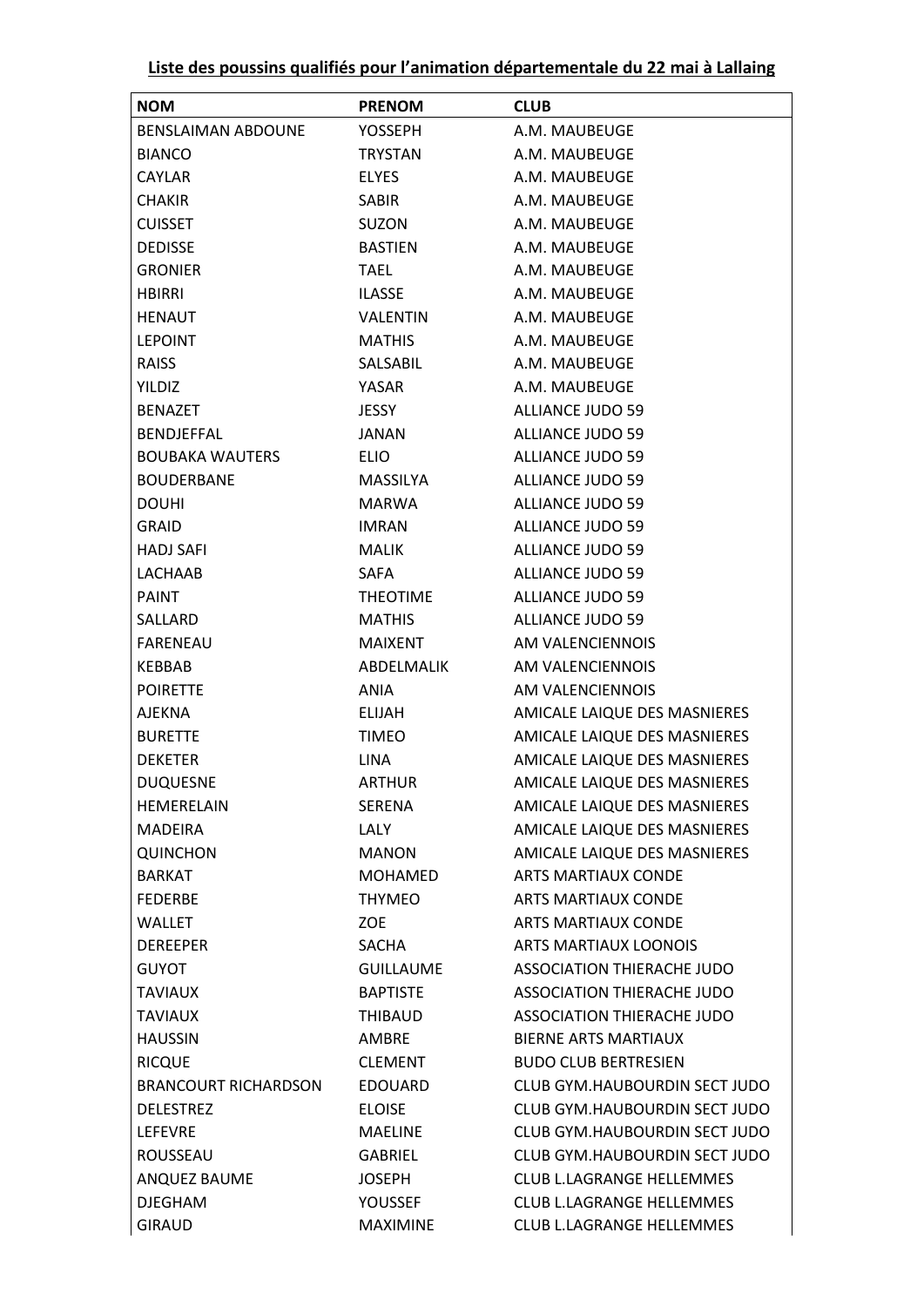BENAISSA CHAHINEZ DOJO CLUB ANICHOIS BENAISSA HARONE DOJO CLUB ANICHOIS BENAISSA ZAKARIYYA DOJO CLUB ANICHOIS CAPELLE SIMON DOJO CLUB ANICHOIS HAVERLANT JULES DOJO CLUB ANICHOIS LE DUIGOU YANIS DOJO CLUB ANICHOIS LORTHIOIR LUKA DOJO CLUB ANICHOIS RAHO YOUSRA DOJO CLUB ANICHOIS STINGRE **EMMA** DOJO CLUB ANICHOIS ZIEMBINSKI BOGDAN DOJO CLUB ANICHOIS AZAOU MAHER DOJO LOOSSOIS DELAPLACE EDOUARD DOJO LOOSSOIS

HOCINE **AKSYL YAN CLUB L.LAGRANGE HELLEMMES** YON JULES CLUB L.LAGRANGE HELLEMMES HAMOUCH WAHEL CLUB TOURQUENOIS AM SADI MASSI CLUB TOURQUENOIS AM **BROUTIN LOUCA LOUCA CONCORDE OLYMP.TRITH** CUVELIER SOFIANE DOJO ANOR MONDREPUIS COLEAU MALONE DOJO CLUB LEWARDOIS DERACHE CLARA DOJO CLUB LEWARDOIS FERAHTIA AZOTI NAEL DOJO CLUB LEWARDOIS VAILLANT CHARLOTTE DOJO CLUB LEWARDOIS AMBU MARGOT DOJO CLUB VIEUX CONDEEN ANDRZEJEWSKI LOUKA DOJO CLUB VIEUX CONDEEN BARBIEUX DIGGY DOJO CLUB VIEUX CONDEEN BLANCQUART VIOLETTE DOJO CLUB VIEUX CONDEEN BOUDI MOUADH DOJO CLUB VIEUX CONDEEN CARACOTTE WYATT DOJO CLUB VIEUX CONDEEN CAVALERA HUGO DOJO CLUB VIEUX CONDEEN CZAPSKI ANAELLE DOJO CLUB VIEUX CONDEEN DELHAYE NATHAN DOJO CLUB VIEUX CONDEEN HASSAINI YANIS DOJO CLUB VIEUX CONDEEN LAVANCHY JEANNE DOJO CLUB VIEUX CONDEEN LEFEBVRE GABRIEL DOJO CLUB VIEUX CONDEEN LEROUX EVAN DOJO CLUB VIEUX CONDEEN LORTHIOIR ANTHONY DOJO CLUB VIEUX CONDEEN POTEAU GABRIEL DOJO CLUB VIEUX CONDEEN RAVYSE TIAGO DOJO CLUB VIEUX CONDEEN SALIMI SIMON DOJO CLUB VIEUX CONDEEN TOUREILLE LOUANNAH DOJO CLUB VIEUX CONDEEN VERSCHUEREN SELENE DOJO CLUB VIEUX CONDEEN ABDELOUAHAB FOUAD DOJO CLUB WASQUEHAL BOUGUERRA YASSINE DOJO CLUB WASQUEHAL BURGGRAEVE MAEL DOJO CLUB WASQUEHAL DE WYNDT OBSOMER ETHAN DOJO CLUB WASQUEHAL DILMI MILA MILA DOJO CLUB WASQUEHAL LOYER FRANCOIS DOJO CLUB WASQUEHAL MANSOURI NEISSA DOJO CLUB WASQUEHAL MARMIER SCOTT DOJO CLUB WASQUEHAL TAHON NOE NOE DOJO CLUB WASQUEHAL VANNESTE MAXENCE DOJO CLUB WASQUEHAL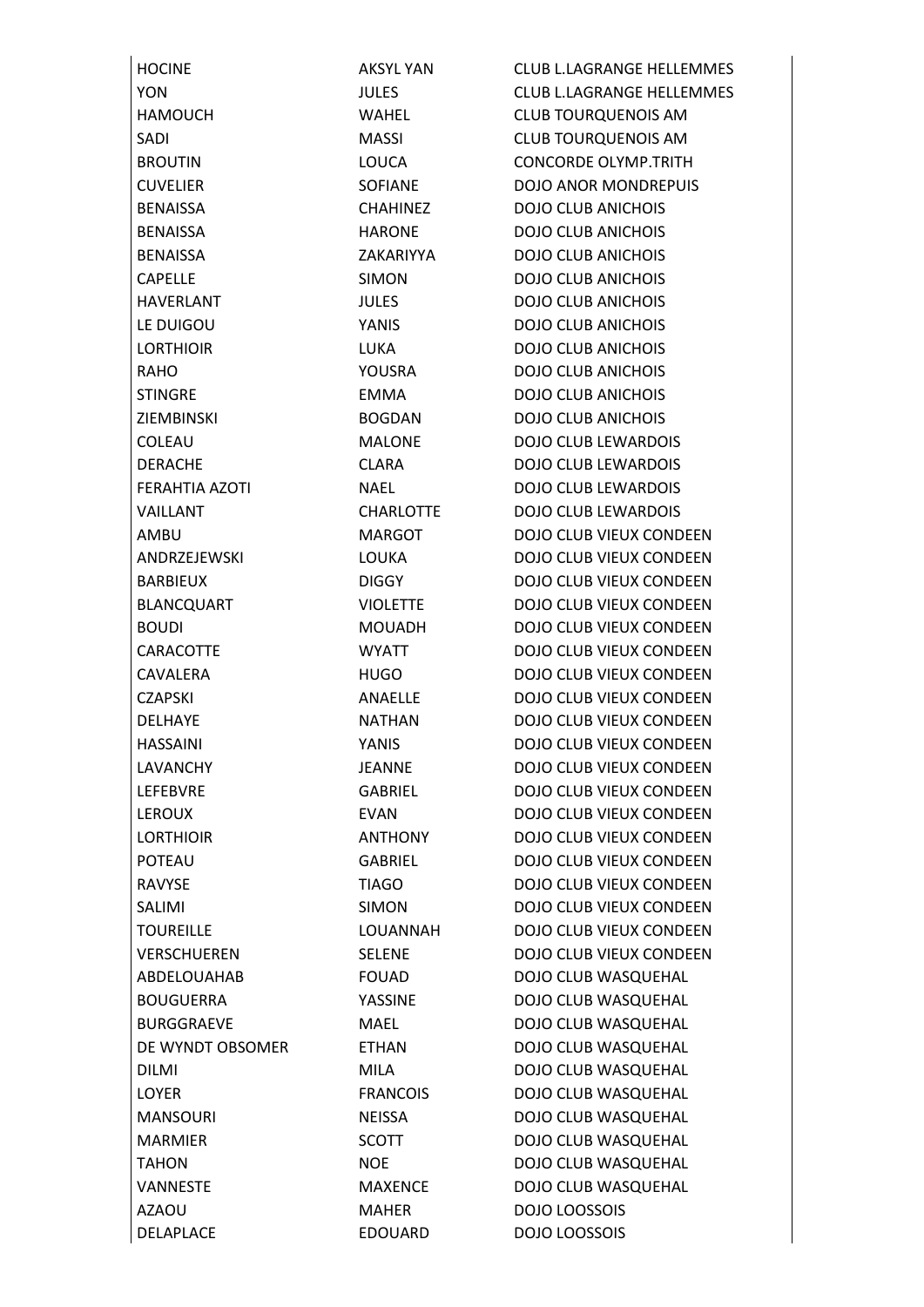| <b>MOUVEAUX</b>         | LILIA               | DOJO LOOSSOIS                        |
|-------------------------|---------------------|--------------------------------------|
| <b>OLIVARES</b>         | <b>JADE</b>         | <b>DOJO LOOSSOIS</b>                 |
| <b>OUBENHA</b>          | SABRI               | <b>DOJO LOOSSOIS</b>                 |
| <b>PONCIN</b>           | <b>DIMITRI</b>      | <b>DOJO LOOSSOIS</b>                 |
| <b>CALLANT</b>          | <b>LOUIS</b>        | <b>DOJO MERVILLOIS</b>               |
| <b>DOURDENT</b>         | <b>LOULA</b>        | <b>DOJO MERVILLOIS</b>               |
| <b>POTIER</b>           | <b>TYMEO</b>        | <b>DOJO MERVILLOIS</b>               |
| <b>THERY</b>            | MELODY              | <b>DOJO MERVILLOIS</b>               |
| LARGILLET               | WILLIAM             | ECOLE DE JUDO JUJITSU BOUCHAIN       |
| <b>MAJCHRZAK</b>        | <b>TIMEO</b>        | ECOLE DE JUDO JUJITSU BOUCHAIN       |
| <b>BENAISSA</b>         | SARAH               | <b>FAUBOURG DE BETHUNE JUDO CLUB</b> |
| <b>BOUZIANE</b>         | ACHRAF              | <b>FAUBOURG DE BETHUNE JUDO CLUB</b> |
| <b>CHAIR</b>            | <b>MOHAMED TAHA</b> | <b>FAUBOURG DE BETHUNE JUDO CLUB</b> |
| <b>GRAICHE</b>          | AXEL                | <b>FAUBOURG DE BETHUNE JUDO CLUB</b> |
| <b>ANUZET</b>           | THOMAS              | <b>FLANDRES JUDO HAZEBROUCK</b>      |
| <b>LEROUX</b>           | <b>ELYNE</b>        | <b>FLANDRES JUDO HAZEBROUCK</b>      |
| <b>LEROY</b>            | <b>JULES</b>        | <b>FLANDRES JUDO HAZEBROUCK</b>      |
| <b>PETITPREZ</b>        | RAPHAEL             | <b>FLANDRES JUDO HAZEBROUCK</b>      |
| <b>VERBEKE</b>          | QUENTIN             | <b>FLANDRES JUDO HAZEBROUCK</b>      |
| AGEZ                    | <b>LOLA</b>         | <b>GRAVELINES JUDO</b>               |
| AGNERAY                 | <b>ALOIS</b>        | <b>GRAVELINES JUDO</b>               |
| <b>BRYCHE</b>           | <b>TIMOTHEE</b>     | <b>GRAVELINES JUDO</b>               |
| <b>DELATTRE</b>         | MARGAUX             | <b>GRAVELINES JUDO</b>               |
| <b>DOLLET</b>           | <b>MARTIN</b>       | <b>GRAVELINES JUDO</b>               |
| <b>JOONEKINDT</b>       | <b>MAE</b>          | <b>GRAVELINES JUDO</b>               |
| <b>LUCHET</b>           | <b>LEON</b>         | <b>GRAVELINES JUDO</b>               |
| <b>UDALA CAUDRELIER</b> | <b>NOAH</b>         | <b>GRAVELINES JUDO</b>               |
| <b>VERDOY</b>           | <b>VICTOR</b>       | <b>GRAVELINES JUDO</b>               |
| <b>BLIN</b>             | <b>LOUIS</b>        | <b>IPPON FOURMISIEN</b>              |
| <b>CREQUIT</b>          | ILAN                | <b>IPPON FOURMISIEN</b>              |
| <b>DELLOUE</b>          | YANIS               | <b>IPPON FOURMISIEN</b>              |
| <b>DULIEU</b>           | <b>THEODORE</b>     | <b>IPPON FOURMISIEN</b>              |
| <b>HEMAIDI ZOURGUI</b>  | SAM                 | <b>IPPON FOURMISIEN</b>              |
| <b>KUNTZMANN</b>        | ADAM                | <b>IPPON FOURMISIEN</b>              |
| CANAVESE                | PAOLO               | J A K LAMBERSART                     |
| <b>BELABBAS</b>         | <b>ILIANA</b>       | <b>J C BERLAIMONT</b>                |
| <b>DEHIER</b>           | TIM                 | <b>J C BERLAIMONT</b>                |
| LEBAIL                  | MARTIN              | <b>J C BERLAIMONT</b>                |
| <b>DACHEUX</b>          | <b>LELIO</b>        | <b>J C RONCHINOIS</b>                |
| DE VRIEZE               | <b>JULES</b>        | <b>J C RONCHINOIS</b>                |
| <b>HEQUET</b>           | SACHA               | <b>J C RONCHINOIS</b>                |
| <b>MARCOIN</b>          | MANON               | <b>J C RONCHINOIS</b>                |
| <b>TOUAF</b>            | NAEL                | <b>J C RONCHINOIS</b>                |
| <b>BERTRAND</b>         | <b>CLEMENT</b>      | J.C. DE COLLERET                     |
| <b>DEMOULIN</b>         | <b>THEO</b>         | J.C. DE COLLERET                     |
| <b>LAMOURET</b>         | HUGO                | J.C. DE COLLERET                     |
| <b>LAURENT GOBLET</b>   | <b>MAY LANE</b>     | J.C. DE COLLERET                     |
| <b>REVE</b>             | <b>NOAM</b>         | J.C. DE COLLERET                     |
| <b>REVE</b>             | RUBEN               | J.C. DE COLLERET                     |
| <b>HUBERT</b>           | MARCEAU             | J.C. DE L OSTREVENT                  |
| <b>LEPRETRE</b>         | RAPHAEL             | J.C. DE L OSTREVENT                  |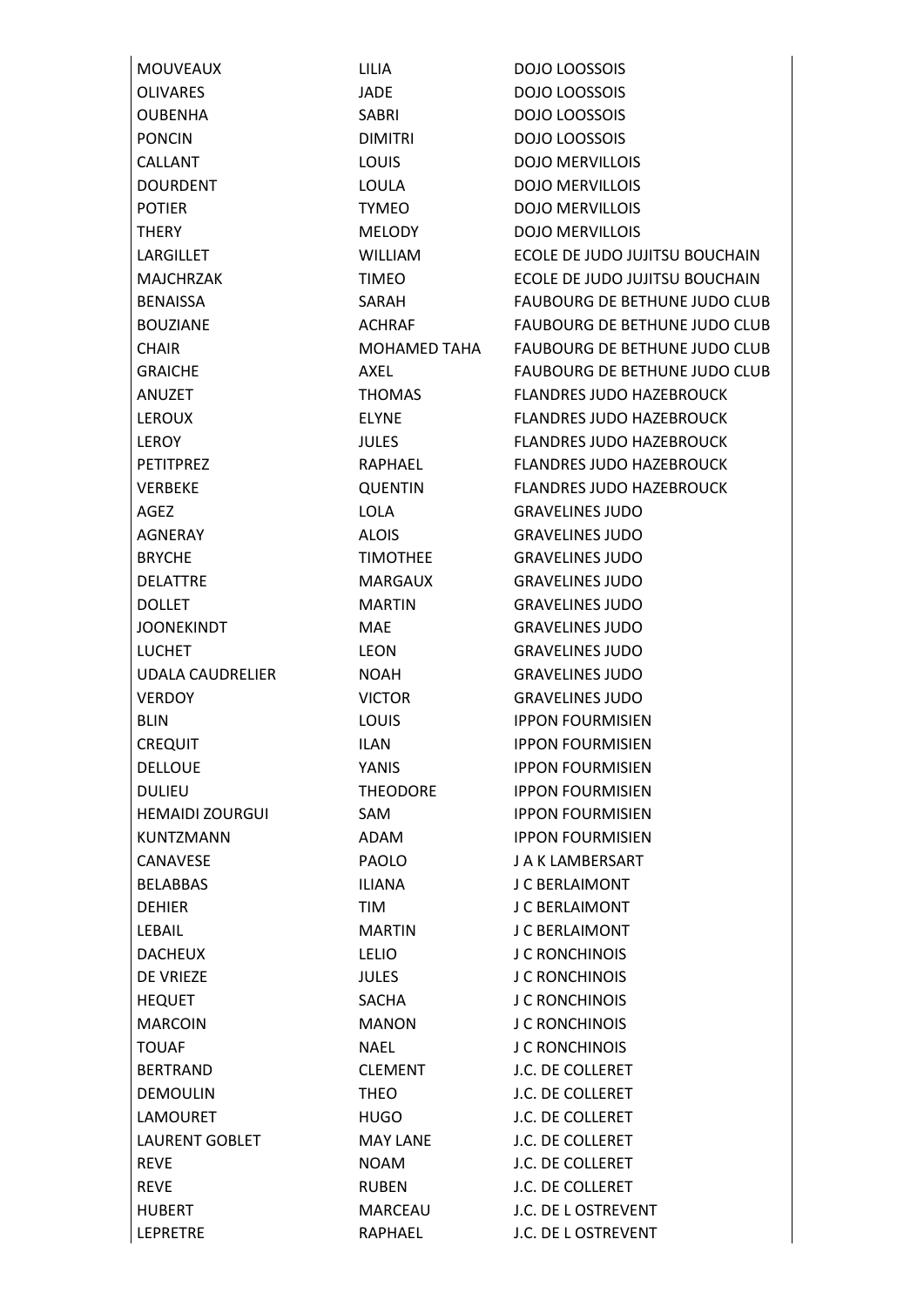| <b>NICOLAS</b>           | <b>LOAN</b>      | J.C. DE L OSTREVENT             |
|--------------------------|------------------|---------------------------------|
| <b>POTIER</b>            | ALEXANDRE        | J.C. DE L OSTREVENT             |
| CANYBERNARD              | YAELLE           | <b>J.C.CANTINOIS</b>            |
| <b>CARIA</b>             | <b>ALEXIS</b>    | <b>J.C.CANTINOIS</b>            |
| <b>RAOUT</b>             | ESTHEBAN         | <b>J.C.CANTINOIS</b>            |
| <b>STAMENS</b>           | RAPHAEL          | <b>J.C.CANTINOIS</b>            |
| <b>HEGO</b>              | RAPHAEL          | <b>J.C.D ARLEUX</b>             |
| <b>MAZZUOLI BLANC</b>    | <b>COSIMO</b>    | <b>J.C.D ARLEUX</b>             |
| <b>DEHOUVE</b>           | ARTHUR           | <b>J.C.DE WAVRIN</b>            |
| <b>HAMOUDI</b>           | ZAKARY           | <b>J.C.DE WAVRIN</b>            |
| <b>BERTRAND</b>          | <b>HELENA</b>    | <b>J.C.FRESNOIS</b>             |
| <b>BLONDEL</b>           | <b>MAXIME</b>    | <b>J.C.FRESNOIS</b>             |
| PIREZ SESTU              | <b>NATALE</b>    | <b>J.C.FRESNOIS</b>             |
| QUENDOLO                 | <b>GIULIO</b>    | <b>J.C.FRESNOIS</b>             |
| <b>SITARZ</b>            | <b>LOLA</b>      | <b>J.C.FRESNOIS</b>             |
| <b>DAVENNE</b>           | LENNY            | J.C.QUAROUBLE                   |
| <b>DETEZ GAPSKI</b>      | <b>VICTORINE</b> | J.C.QUAROUBLE                   |
| LAINE                    | <b>ORAN</b>      | J.C.QUAROUBLE                   |
| <b>MARMU</b>             | <b>PAUL</b>      | J.C.QUAROUBLE                   |
| <b>POSTILLE</b>          | LEANA            | J.C.QUAROUBLE                   |
| <b>BOUZERADE</b>         | SOUMAYA          | <b>JC COUDEKERQUOIS</b>         |
| <b>DELATTRE</b>          | <b>TOM</b>       | <b>JC COUDEKERQUOIS</b>         |
| <b>FOUQUART</b>          | MAELAN           | <b>JC COUDEKERQUOIS</b>         |
| <b>FRANCOIS DECOFOUR</b> | <b>ELIE</b>      | <b>JC COUDEKERQUOIS</b>         |
| <b>GOEMAERE</b>          | LORIS            | <b>JC COUDEKERQUOIS</b>         |
| <b>HEMBERT</b>           | PAUL             | <b>JC COUDEKERQUOIS</b>         |
| PIT CASTELAIN            | SOREN            | <b>JC COUDEKERQUOIS</b>         |
| QAIS                     | <b>HENYS</b>     | <b>JC COUDEKERQUOIS</b>         |
| RANSON                   | <b>TIMOTHEE</b>  | <b>JC COUDEKERQUOIS</b>         |
| <b>SCHILLEWAERT</b>      | <b>NOAH</b>      | <b>JC COUDEKERQUOIS</b>         |
| <b>TATTOLI</b>           | <b>VALENTINE</b> | <b>JC COUDEKERQUOIS</b>         |
| <b>TURIOT</b>            | <b>LIAM</b>      | <b>JC COUDEKERQUOIS</b>         |
| VASSALLE                 | <b>SACHA</b>     | <b>JC COUDEKERQUOIS</b>         |
| YEVTUSHENKO BILLIAERT    | NIKOLAI          | <b>JC COUDEKERQUOIS</b>         |
| <b>COUVREUR</b>          | <b>MAELYS</b>    | <b>JC HALLENNES HAUBOURDIN</b>  |
| <b>REGNAUT</b>           | <b>ELEANE</b>    | <b>JC HALLENNES HAUBOURDIN</b>  |
| <b>AMARA</b>             | MOHAMED NASSIM   | <b>JC LA MADELEINE</b>          |
| <b>GEZRAOUI</b>          | <b>SOFIA</b>     | <b>JC LA MADELEINE</b>          |
| <b>GUETTAF</b>           | <b>SILINA</b>    | <b>JC LA MADELEINE</b>          |
| <b>MINJARD</b>           | <b>INES</b>      | <b>JC LA MADELEINE</b>          |
| <b>TIMMERMAN</b>         | <b>EDEN</b>      | <b>JC LA MADELEINE</b>          |
| <b>CAILLE</b>            | TRYSTAN          | <b>JC SAINGHIN EN MELANTOIS</b> |
| <b>DAVID</b>             | <b>ACHILLE</b>   | <b>JC SAINGHIN EN MELANTOIS</b> |
| <b>DELECOURT</b>         | TIM              | <b>JC SAINGHIN EN MELANTOIS</b> |
| <b>DEMON</b>             | <b>MIKA</b>      | <b>JC SAINGHIN EN MELANTOIS</b> |
| <b>DOTTE</b>             | YANIS            | <b>JC SAINGHIN EN MELANTOIS</b> |
| <b>FREIRE</b>            | <b>TOMA</b>      | <b>JC SAINGHIN EN MELANTOIS</b> |
| <b>LEBORGNE</b>          | RAPHAEL          | <b>JC SAINGHIN EN MELANTOIS</b> |
| <b>PERNE</b>             | <b>TONIO</b>     | <b>JC SAINGHIN EN MELANTOIS</b> |
| <b>ROBION</b>            | <b>THEODENE</b>  | <b>JC SAINGHIN EN MELANTOIS</b> |
| <b>STEUX</b>             | PAUL             | JC SAINGHIN EN MELANTOIS        |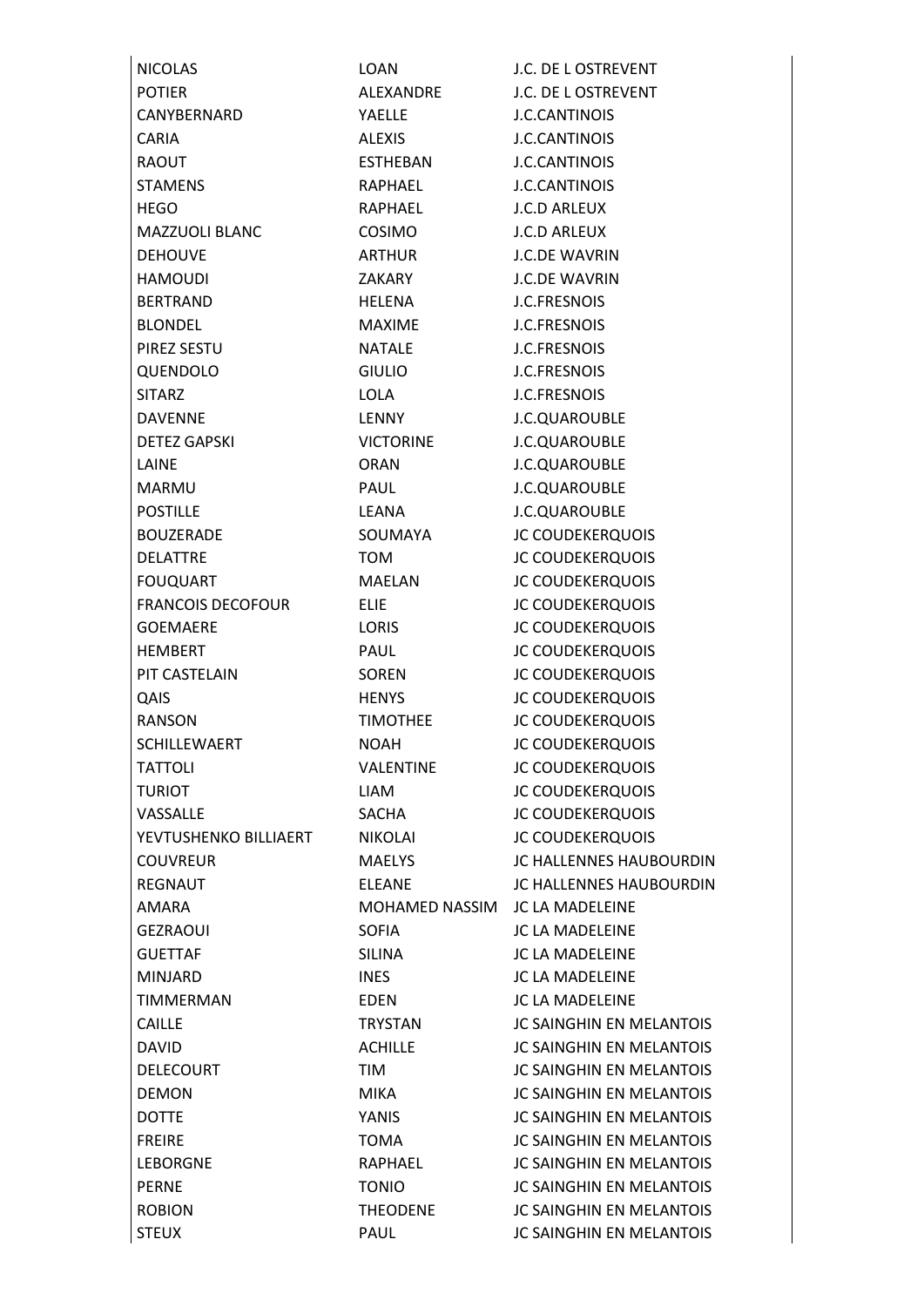HALLAUX JULES JC SAINSOIS D HALLUIN TOM JC SOLESMOIS PLUVINAGE LOUIS LOUIS JC SOLESMOIS TAISNE JULES JULES JC SOLESMOIS ATTALLAOUI OUSSAMA JC WATTRELOSIEN CHALAH ABDALLAH JC WATTRELOSIEN CHELBI ISAAC JC WATTRELOSIEN LENOIR RAPHAEL JC WATTRELOSIEN WAIGNIER SIMON JC WATTRELOSIEN DRON ARTHUR JUDO CAUDRY SCHRAEN NINO JUDO CLUB D HASNON

TRENTESAUX LOUIS JC SAINGHIN EN MELANTOIS VERDONCK GASPARD JC SAINGHIN EN MELANTOIS VILLE BAPTISTIN JC SAINGHIN EN MELANTOIS BELMAIN MATTHIEU JC VILLERS OUTREAUX CAPON CHARLES JC VILLERS OUTREAUX FREMONT VALENTIN JC VILLERS OUTREAUX LIBBRECHT GABY JC VILLERS OUTREAUX LONGUET NOEVAN JC VILLERS OUTREAUX LOUCHART NATTAN JC VILLERS OUTREAUX MILHEM BAPTISTE JC VILLERS OUTREAUX AIT AMMI SAID MOHAMED AMINE JC WALLERS ARENBERG BETHENCOURT TIMEO JC WALLERS ARENBERG CHAREA REDOUANE JC WALLERS ARENBERG DELBECQ-DEQUIREZ JOACHIM JC WALLERS ARENBERG DUEZ LORENZO JC WALLERS ARENBERG HOCHART GIULIA JC WALLERS ARENBERG METJAR ADIL ADIL JC WALLERS ARENBERG MILOVANOVIC NINA IC WALLERS ARENBERG VERRIEZ EDOUARD JC WALLERS ARENBERG PLUMECOCQ CLARA JCM PECQUENCOURT BENAISSA NAHIL JUDO A.M HAUTMONT HESCOTTE NOA JUDO A.M HAUTMONT POTDEVIN RYAD JUDO A.M HAUTMONT POTDEVIN SOFIANE JUDO A.M HAUTMONT DELMOTTE KYLIAN JUDO CLUB AS ANZIN DUBOIS ETHAN JUDO CLUB AS ANZIN MAÇON BASILE JUDO CLUB AS ANZIN OLIVIER REZIG **NOAH**MOAH
UUDO CLUB AS ANZIN FLAMBRY CLOVIS JUDO CLUB AVELIN J.C.A FLAMBRY PHILEAS JUDO CLUB AVELIN J.C.A BIENVENU LEO LEO JUDO CLUB D ETROEUNGT BONNOT **DYNODZO** JUDO CLUB D ETROEUNGT GOUTTIERES LIBERT MATHIS JUDO CLUB D ETROEUNGT MONFRONT FLORINE JUDO CLUB D ETROEUNGT DELFORGE ETAN JUDO CLUB D HASNON FIEVET MIA JUDO CLUB D HASNON LEMIEGRE EMIE JUDO CLUB D HASNON PERROT ISAAC JUDO CLUB D HASNON REISENTHEL MARIUS JUDO CLUB D HASNON ROSIERS SASHA JUDO CLUB D HASNON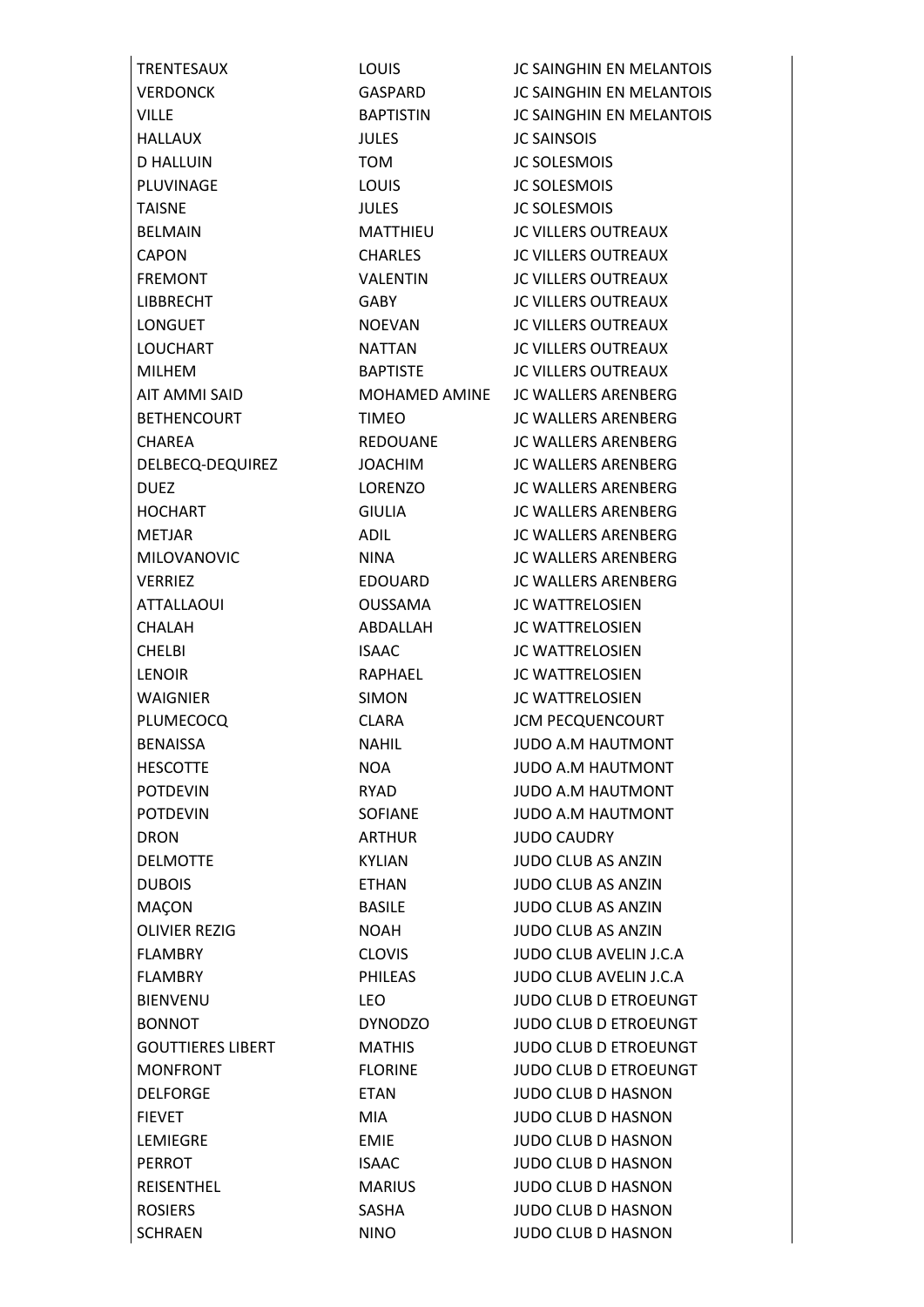| <b>TYAZI</b>       | ZIAD.          | <b>JUDO CLUB D HASNON</b>     |
|--------------------|----------------|-------------------------------|
| <b>ADJABI</b>      | QASSIM         | <b>JUDO CLUB D HEM</b>        |
| ATHMAN             | MERIEM         | <b>JUDO CLUB D HEM</b>        |
| CHARABI            | RAYANE         | <b>JUDO CLUB D HEM</b>        |
| <b>DEWULF</b>      | <b>HAYDEN</b>  | <b>JUDO CLUB D HEM</b>        |
| <b>DOUANI</b>      | <b>NOHAM</b>   | <b>JUDO CLUB D HEM</b>        |
| <b>FREVILLE</b>    | LOUISON        | <b>JUDO CLUB D HEM</b>        |
| <b>HADDOUR</b>     | ARKAM          | <b>JUDO CLUB D HEM</b>        |
| MEDJKANE           | <b>ISAAC</b>   | <b>JUDO CLUB D HEM</b>        |
| <b>MEFTAHI</b>     | <b>MOHAMED</b> | <b>JUDO CLUB D HEM</b>        |
| <b>MOUSSAOUI</b>   | <b>LINA</b>    | <b>JUDO CLUB D HEM</b>        |
| <b>TAGZIRT</b>     | ZEINA          | <b>JUDO CLUB D HEM</b>        |
| <b>ZAIER</b>       | <b>HAROON</b>  | <b>JUDO CLUB D HEM</b>        |
| <b>BEAUVAIS</b>    | <b>ELENA</b>   | <b>JUDO CLUB DE CAMBRAI</b>   |
| <b>CIESLAK</b>     | <b>LEONIE</b>  | <b>JUDO CLUB DE CAMBRAI</b>   |
| <b>COLLET</b>      | <b>LOUIS</b>   | <b>JUDO CLUB DE CAMBRAI</b>   |
| <b>DEGAILLE</b>    | <b>ALBANE</b>  | <b>JUDO CLUB DE CAMBRAI</b>   |
| <b>FLEURY</b>      | <b>NOLAN</b>   | <b>JUDO CLUB DE CAMBRAI</b>   |
| <b>DELVAL</b>      | <b>FLEUR</b>   | <b>JUDO CLUB DE DOUAI</b>     |
| LADENT             | <b>COLLEEN</b> | <b>JUDO CLUB DE DOUAI</b>     |
| <b>LOUVET</b>      | <b>PAOLO</b>   | <b>JUDO CLUB DE DOUAI</b>     |
| <b>PETIT</b>       | <b>DYLAN</b>   | <b>JUDO CLUB DE DOUAI</b>     |
| <b>BILLAUT</b>     | <b>NOE</b>     | <b>JUDO CLUB DE RONCQ</b>     |
| <b>BROUSSART</b>   | <b>OWEN</b>    | <b>JUDO CLUB DE RONCQ</b>     |
| <b>COURPRON</b>    | <b>ANNA</b>    | <b>JUDO CLUB DE RONCQ</b>     |
| <b>DE PRYCK</b>    | <b>CLEO</b>    | <b>JUDO CLUB DE RONCQ</b>     |
| <b>DESSART</b>     | MAEL           | <b>JUDO CLUB DE RONCQ</b>     |
| LEMESRE            | <b>DANIEL</b>  | <b>JUDO CLUB DE RONCQ</b>     |
| <b>BEAUVOIS</b>    | <b>YONI</b>    | <b>JUDO CLUB DENAIN</b>       |
| <b>BELLEGUEULE</b> | <b>NOAM</b>    | <b>JUDO CLUB DENAIN</b>       |
| <b>BOUCHEBOUR</b>  | MOHAMED AMINE  | <b>JUDO CLUB DENAIN</b>       |
| LALLIN             | <b>JESSIE</b>  | <b>JUDO CLUB DENAIN</b>       |
| MOUSSAOUI          | LIA            | <b>JUDO CLUB DENAIN</b>       |
| <b>SILVER</b>      | <b>EVA</b>     | <b>JUDO CLUB DENAIN</b>       |
| BENMESSAOUD        | MOHAMED ALI    | <b>JUDO CLUB FLERS SART</b>   |
| <b>BENRAAD</b>     | <b>DJOMANA</b> | JUDO CLUB FLERS SART          |
| <b>DAVELUY</b>     | <b>LEONIE</b>  | <b>JUDO CLUB FLERS SART</b>   |
| <b>DJARANE</b>     | CAMELIA        | <b>JUDO CLUB FLERS SART</b>   |
| JALAL              | SELMA          | <b>JUDO CLUB FLERS SART</b>   |
| JAMA               | YOUSSEF ALI    | <b>JUDO CLUB FLERS SART</b>   |
| <b>BLOTHIAUX</b>   | <b>THEO</b>    | <b>JUDO CLUB HORNAINGEOIS</b> |
| <b>IAMRANENE</b>   | NOEMIE         | <b>JUDO CLUB HORNAINGEOIS</b> |
| <b>MASSART</b>     | MAELLE         | <b>JUDO CLUB HORNAINGEOIS</b> |
| <b>CUISSET</b>     | KAREL          | <b>JUDO CLUB LANDRECIES</b>   |
| <b>DUPRE</b>       | BAPTISTE       | <b>JUDO CLUB LANDRECIES</b>   |
| <b>MEURILLON</b>   | <b>TIMEO</b>   | <b>JUDO CLUB LANDRECIES</b>   |
| <b>PETIT</b>       | MAXIME         | <b>JUDO CLUB LANDRECIES</b>   |
| <b>VINCENT</b>     | <b>EULALIE</b> | <b>JUDO CLUB LANDRECIES</b>   |
| <b>DELESCLUSE</b>  | <b>TIMEO</b>   | <b>JUDO CLUB LINSELLOIS</b>   |
| <b>TORRES</b>      | LUCAS          | <b>JUDO CLUB LINSELLOIS</b>   |
| VANLANGHENHOVE     | LAURENA        | <b>JUDO CLUB LINSELLOIS</b>   |
|                    |                |                               |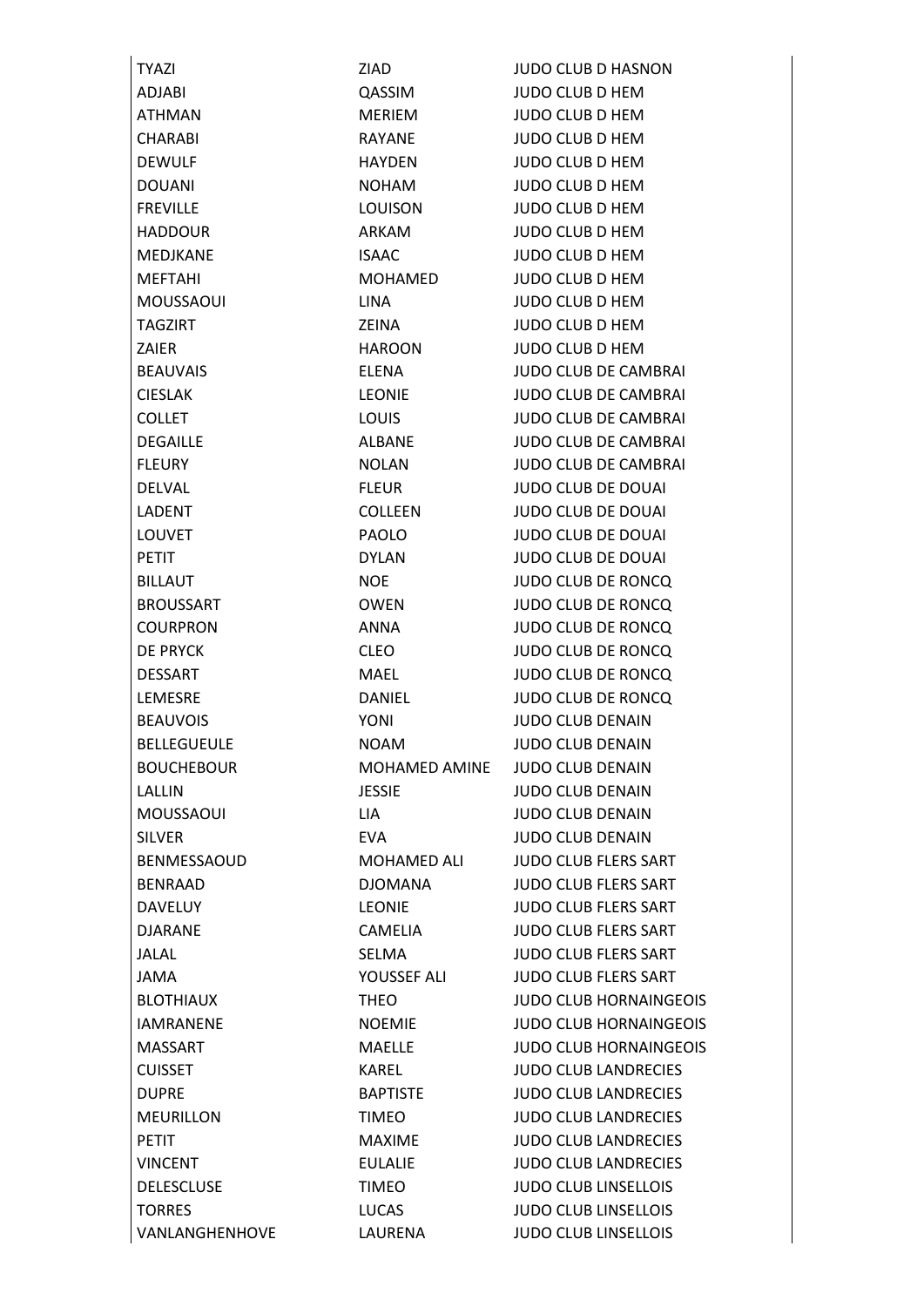| <b>DEMEULEMEESTER</b> | PAUL            | <b>JUDO CLUB NEUVILLE</b>           |
|-----------------------|-----------------|-------------------------------------|
| <b>DUTERTE</b>        | <b>LEON</b>     | <b>JUDO CLUB NEUVILLE</b>           |
| <b>DUTERTE</b>        | <b>LOUIS</b>    | <b>JUDO CLUB NEUVILLE</b>           |
| <b>HADDOU</b>         | <b>CAMILLE</b>  | <b>JUDO CLUB NEUVILLE</b>           |
| <b>MAHIOUT</b>        | SAYLAN          | <b>JUDO CLUB NEUVILLE</b>           |
| MAZEREUW              | <b>LENA</b>     | <b>JUDO CLUB NEUVILLE</b>           |
| <b>MOKRANE</b>        | ABDALLAH        | <b>JUDO CLUB NEUVILLE</b>           |
| POTEREAU              | <b>MANON</b>    | <b>JUDO CLUB NEUVILLE</b>           |
| <b>BOULANGER</b>      | LEA             | JUDO CLUB SOLRE LE CHATEAU          |
| <b>DAIME</b>          | <b>JULES</b>    | <b>JUDO CLUB SOLRE LE CHATEAU</b>   |
| <b>LUST</b>           | <b>FAUSTINE</b> | <b>JUDO CLUB SOLRE LE CHATEAU</b>   |
| <b>SCHWEITZER</b>     | <b>NOAH</b>     | <b>JUDO CLUB SOLRE LE CHATEAU</b>   |
| <b>COLLET</b>         | <b>VIOLETTE</b> | <b>JUDO CLUB VERLINGHEM</b>         |
| <b>BUTEL</b>          | LYA.            | <b>JUDO JUJITSU CLUB ANNOEULLIN</b> |
| <b>CYBULSKI</b>       | <b>MATYS</b>    | JUDO JUJITSU CLUB ANNOEULLIN        |
| <b>PREVOST</b>        | <b>CHLOE</b>    | <b>JUDO JUJITSU CLUB ANNOEULLIN</b> |
| <b>WAUTERS</b>        | <b>NATHAN</b>   | JUDO JUJITSU CLUB ANNOEULLIN        |
| DE BRUYNE             | <b>ARTHUR</b>   | <b>JUDO JUJITSU JEUMONT</b>         |
| <b>DERIDDER</b>       | <b>JIBRIL</b>   | JUDO JUJITSU JEUMONT                |
| <b>DUBOIS</b>         | <b>LEO</b>      | JUDO JUJITSU JEUMONT                |
| DI MATTEO             | LENA            | JUDO JU-JITSU LE CATEAU             |
| <b>MORTIER</b>        | <b>IGOR</b>     | <b>JUDO JU-JITSU LE CATEAU</b>      |
| <b>SANTENS</b>        | <b>THIMEO</b>   | <b>JUDO JU-JITSU LE CATEAU</b>      |
| <b>CORNILLE</b>       | <b>HUGO</b>     | <b>JUDO KARATE CLUB DOUAI</b>       |
| <b>BARDOUX</b>        | AMBRE           | <b>JUDO SAINT POL SUR MER</b>       |
| <b>CNUDDE</b>         | RAPHAEL         | <b>JUDO SAINT POL SUR MER</b>       |
| <b>CORDIER</b>        | <b>LOUISE</b>   | <b>JUDO SAINT POL SUR MER</b>       |
| <b>GRESSIER</b>       | LEO.            | <b>JUDO SAINT POL SUR MER</b>       |
| <b>HENNI</b>          | <b>MOHAMED</b>  | <b>JUDO SAINT POL SUR MER</b>       |
| <b>KHARDIB</b>        | <b>ADEM</b>     | <b>JUDO SAINT POL SUR MER</b>       |
| LAIREDJ               | <b>WAEL</b>     | JUDO SAINT POL SUR MER              |
| <b>SAHLI</b>          | HOUSSEM         | <b>JUDO SAINT POL SUR MER</b>       |
| VANDENBILCKE          | <b>TOM</b>      | <b>JUDO SAINT POL SUR MER</b>       |
| VANGILLUWEN           | <b>ANTONE</b>   | <b>JUDO SAINT POL SUR MER</b>       |
| <b>BONIN</b>          | <b>LEO</b>      | <b>JUDO SELF DEFENSE HOYMILLE</b>   |
| <b>COLLET</b>         | MARTIN          | <b>JUDO SELF DEFENSE HOYMILLE</b>   |
| <b>COULIBALY</b>      | SELMA           | <b>JUDO SELF DEFENSE HOYMILLE</b>   |
| <b>COULIBALY</b>      | YANIS           | <b>JUDO SELF DEFENSE HOYMILLE</b>   |
| <b>HORREIN</b>        | <b>GREGOIRE</b> | JUDO SELF DEFENSE HOYMILLE          |
| <b>POLLAERT</b>       | <b>TIMEO</b>    | <b>JUDO SELF DEFENSE HOYMILLE</b>   |
| <b>DELEPINE</b>       | <b>THEO</b>     | LESQUIN JUDO CLUB                   |
| <b>FATOUX</b>         | <b>NICOLAS</b>  | LESQUIN JUDO CLUB                   |
| <b>FREY</b>           | <b>SACHA</b>    | LESQUIN JUDO CLUB                   |
| LALAU                 | <b>ALEXIS</b>   | LESQUIN JUDO CLUB                   |
| <b>MASSON</b>         | <b>OSCAR</b>    | LESQUIN JUDO CLUB                   |
| <b>MOUVIELLE</b>      | <b>TIMOTHE</b>  | LESQUIN JUDO CLUB                   |
| <b>NAELS</b>          | ARSENE          | LESQUIN JUDO CLUB                   |
| POTISZAVOWSKI         | ARTHUR          | LESQUIN JUDO CLUB                   |
| <b>BENNACEUR</b>      | <b>NAZIM</b>    | LILLE U.C.JUDO                      |
| <b>BENNACEUR</b>      | WAEL            | LILLE U.C.JUDO                      |
| <b>BENSOLTANA</b>     | <b>IBRAHIM</b>  | LILLE U.C.JUDO                      |